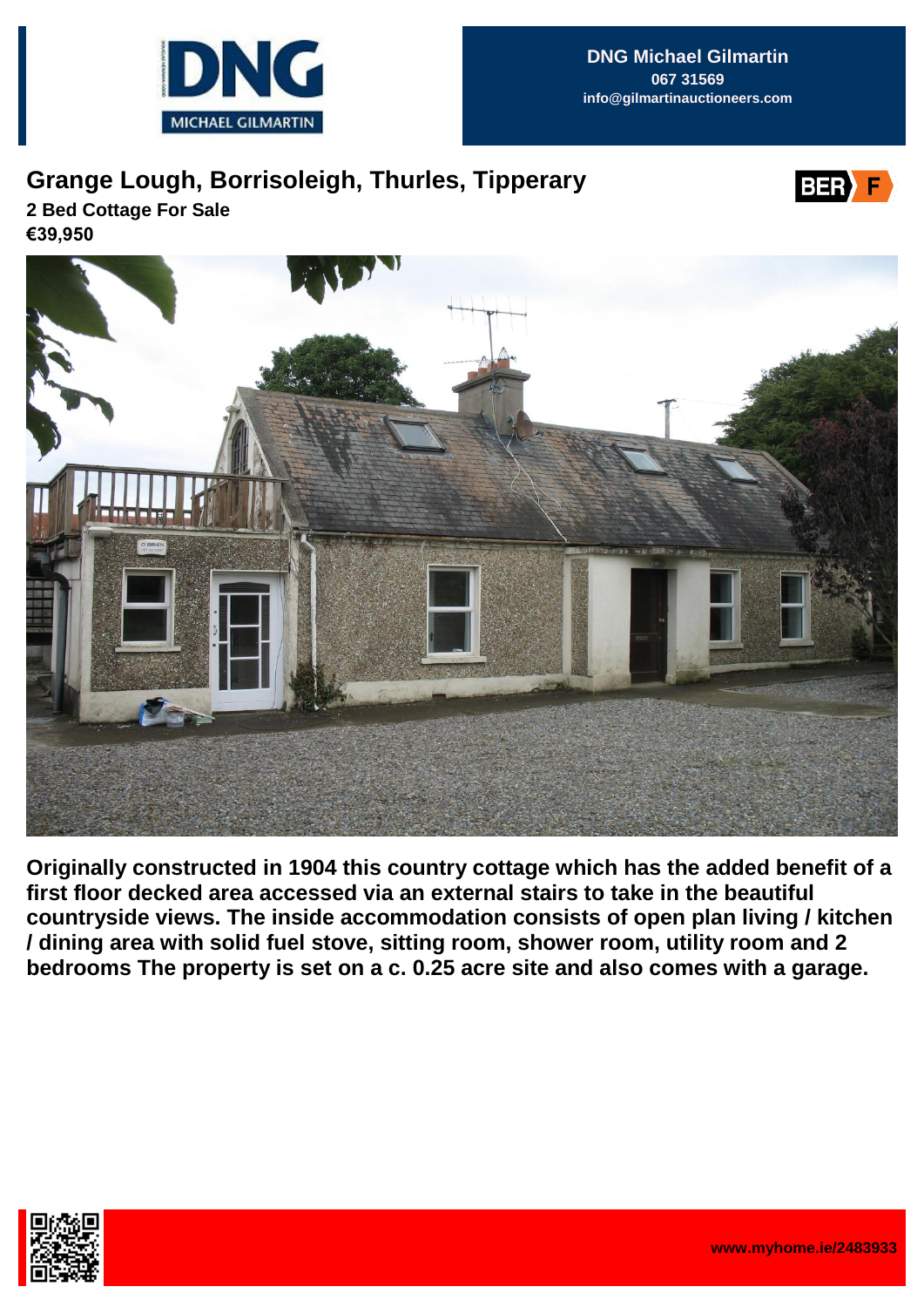## **Accommodation**

| 1.09m x 4.66m       |
|---------------------|
| 4.26m x 6.04m       |
|                     |
| 1.58m x 1.26m       |
| 3.03m x 3.86m       |
| $5.2m \times 2.48m$ |
| 4.5m x 2.54m        |
| 4.11m x 2.64m       |
| $3.0m \times 3.4m$  |
|                     |

#### **Features**

- 2 Bed cottage in scenic location
- First floor decked balcony area
- Open plan living / kitchen / dining room with Solid fuel stove
- Separate sitting room with open fire
- Garage

**Directions**

From Nenagh travel 16 km out the Thurles road and turn left onto the L4142

0.6km on the left hand side (it's the 1st left). It is 6.5km from Borrisoleigh.

#### **Viewing -** By appointment only

Integrated oven & hob. Solid fuel stove

WC. WHB & Shower Timber floor, Open fire Fully tiled, plumbed for Washing machine Sink & Velux window Velux window Door out to balcony

# **BER Details**

- BER: F
- BER No. 107774721
- Energy Performance Indicator: 427.11 kWh/m²/yr



DNG Michael Gilmartin for themselves and for the vendors or lessors of the property whose Agents they are, give notice that: (i) The particulars are set out as a general outline for the guidance of intending purchasers or lessees, and do not constitute part of, an offer or contract. (ii) Any intending purchasers or tenants must not rely the descriptions, dimensions, references to condition or necessary permissions for use and occupation as statements or representations of fact but must satisfy themselves by inspection or otherwise as to the correctness of each of them. (iii) No person in the employment of DNG Michael Gilmartin has any authority to make or give representation or warranty whatever in relation to this development.

DNG Michael Gilmartin accept no liability (including liability to any prospective purchaser or lessee by reason of negligence or negligent misstatement) for loss or damage caused by any statements, opinions, information or other matters (expressed or implied) arising out of, contained in or derived from, or for any omissions from this brochure.



### **PSR No** 001810